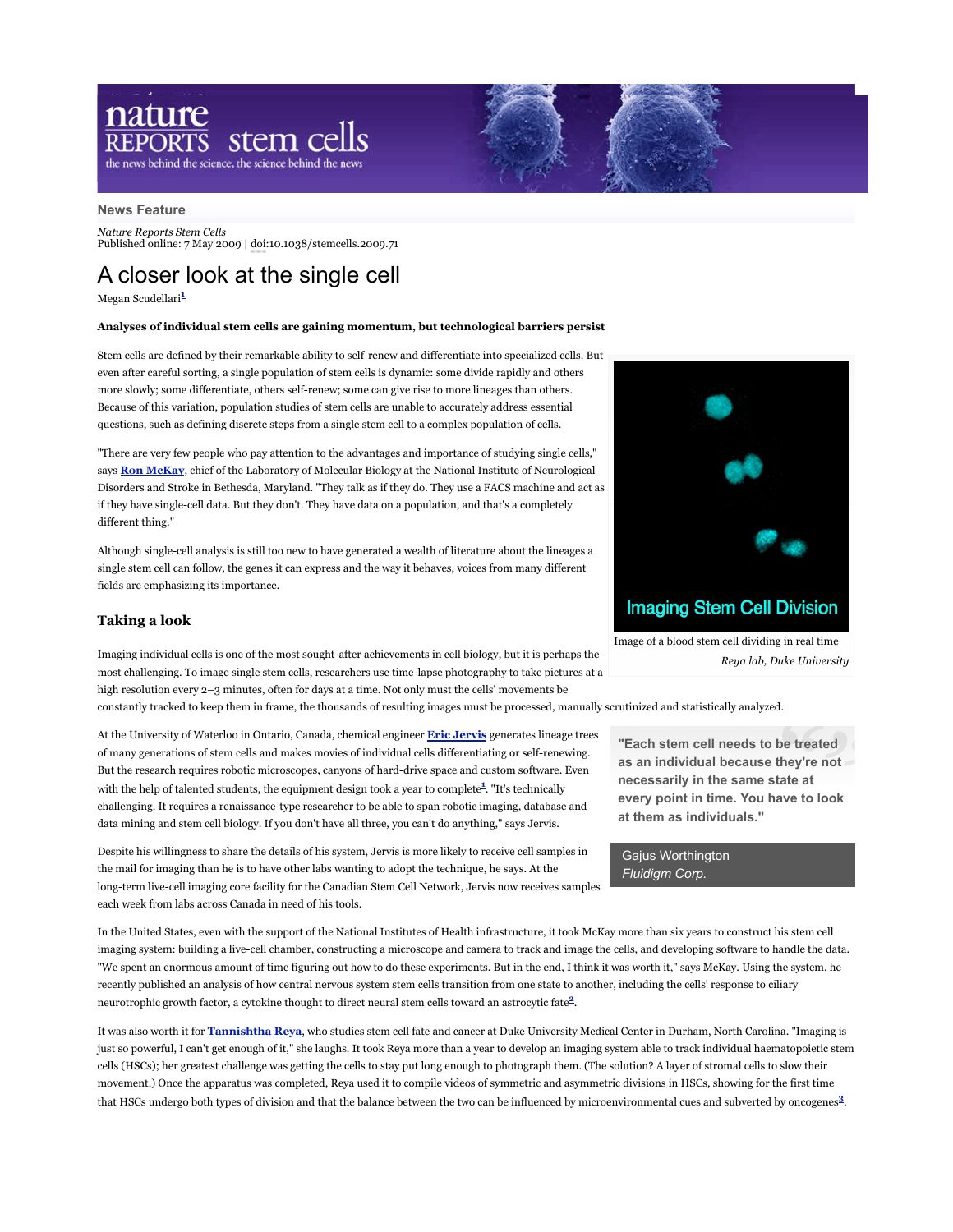For now, single-cell imaging capabilities remain sequestered in labs lucky enough to have the know-how, stamina and funding to develop and maintain them. "Technically, it's extremely hard to do," says McKay. For the technology to spread, he says, the process will need to be simplified. Fortunately, another single-cell technology has proven more portable and attainable — it can be bought from a local sales representative.

# **Tracking expression**

The quantitative real-time polymerase chain reaction (qRT-PCR) remains the experiment of choice for analyzing cellular gene expression. But for single cells or small populations of cells, the extensive DNA amplification needed in conventional RT-PCR techniques often introduces noise and bias. In addition, genes with abundant transcripts are more likely to be detected, and typically, only a few genes can be analyzed at a time.

#### Enter the microfluidics chip.

In 1999, **Stephen Quake** and colleagues at Stanford University in California founded the company Fluidigm, based in San Francisco, to commercialize the integrated fluidic circuits technology developed in his laboratory**4**. Often referred to as a 'lab on a chip', the bottle cap–sized devices covered in silicon circuits require only minute amounts of samples and reagents to carry out a variety of experiments, including the measurement of gene expression. One of Fluidigm's products, a microfluidics chip developed by the company's chief scientific officer Mark Unger and his team, has an extensive miniature plumbing system in which up to 96 samples from a single cell can be tested against 96 genes, giving 9,126 individual qPCR reactions in 75 minutes. "The volume requirements are so low that we've done as many as 1,000 genes off an individual cell," says **Gajus Worthington**, cofounder and chief executive of the company. "Most researchers using the tool are typically looking at between 50 and 100 genes," he notes, citing such scientists as **Irving Weissman** at Stanford, **Shinya Yamanaka** at Kyoto University in Japan and Toshio Suda at Keio University in Japan.

Suda, who admired the technology while visiting a colleague's lab at Stanford in 2006, uses the Fluidigm chip to examine subpopulations of HSCs, which, although highly purified, can vary widely in function and gene expression. He recently used the chip to analyze key genes involved in the expression of the cell-adhesion molecule N-cadherin in HSCs, a controversial area of research, and his results are currently in press.

**Mylene Yao**, who studies early mammalian embryos at the Stanford School of Medicine and who is a past consultant for Fluidigm, heard of the chip from colleagues. With collaborators, her team used it to investigate the role of Oct4, a pluripotency regulator in embryonic stem cells, and found it to be a critical regulator of the early embryo's gene network**<sup>5</sup>** . Because of the time and cost involved in isolating enough



Single-cell analysis, including imaging and gene expression, can reveal information population studies cannot

*Fluidigm Corporation*

two-cell mouse embryos for conventional RT-PCR, "we wouldn't even have attempted what we did", says Yao. "The chip allowed us to validate a large number of genes in a very short time with a limited amount of biological materials." During the review process for their paper, reviewers expressed curiosity about the new technology rather than scepticism or resistance, Yao recalls, which could be attributed to its extensive use in other Stanford labs and the quality of the data, which is highly reproducible.

But for all its positives, the chip is still restricted to gene-expression studies and cannot do all the work for you. "Microfluidics allows you to multiplex an experiment and make it more efficient," says **Peter Zandstra**, chair of stem cell bioengineering at the University of Toronto, who doesn't currently use the technology, "but you still need to know what genes to look for."

Such technologies might be on the horizon. In the upcoming issue of Nature Methods, Applied Biosystems and collaborators, including **M. Azim Surani** of the University of Cambridge, describe a technique for high-throughput whole-transcriptome analysis of single cells. Using a single mouse blastomere, researchers were able to detect the expression of 75% more genes than they were able to using microarray techniques, and they were able to pinpoint 1,753 previously unknown splice junctions**6**. The protocol, which uses current off-the-shelf reagents, will be made available to customers shortly after publication, says Kaiqin Lao, principal scientist in Applied Biosystems' molecular cell biology unit and coauthor of the paper.

The technology is an interesting and valuable step forward, says Zandstra. However, he notes, "we still do not know, of all the genes and splice variants that this technology will output, which are functionally predictive of a particular stem cell state." It is possible, he adds, that by comparing results from stem cells with those from closely related non-stem cells, one might pinpoint the gene candidates worth further investigation.

# **The next players**

Beyond cell imaging and gene expression, other applications of single stem cell analysis are hardly thick on the ground. No one carrying out proteomic or metabolomic studies on individual stem cells could be located for this article. Such research is typically done on whole organisms, although recent studies in 'micrometabolomics' and 'microproteomics' suggest that technologies are advancing in these fields**7, 8**. But for now, applying proteomics to a single cell is "totally impossible", says **Howard Gutstein**, a proteomics researcher at the University of Texas M.D. Anderson Cancer Center in Houston. Although current techniques do allow researchers to tag known proteins inside a cell, it is not possible to analyze a whole proteome or to determine differences in protein expression between individual cells, he says.

Fluidigm continues to develop chips with single-cell applications and, with a grant from California's Institute of Regenerative Medicine, is currently